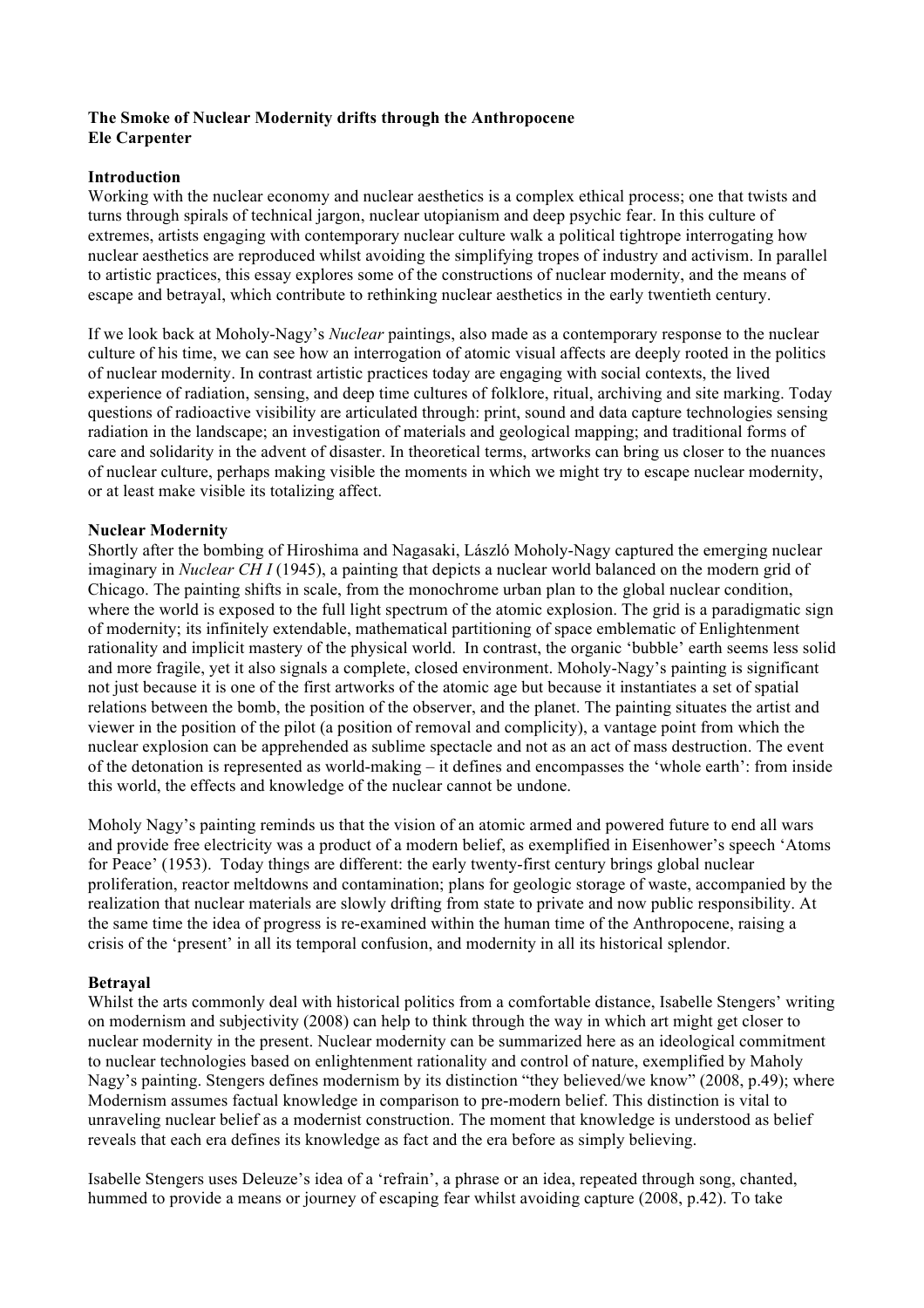Stengers ideas further into the realm of nuclear aesthetics, we might think of this refrain as our own subjective experience to connect with fear and find a line of flight to a different way of understanding the world. Whilst art as a form of refrain might articulate practices of survival and solidarity, it does little to address the relationship between art and political change when we are still bound by the conventions of the modern territory. So instead of opposition to the modern, Stengers draws on Deleuze and Guattari's process of betrayal: "bringing into disclosure an ingredient that both belongs to the territory and connects with an outside against which this territory protects itself." (Stengers, 2008, p.42).

Instead of trying to escape the ideological frameworks of nuclear utopianism, the idea of betrayal offers a new strategy: a way of getting closer to the materials, processes, bureaucracies, sensing devices, languages of the nuclear economy. Here artists immerse themselves in radioactive sites, symbols, materials, discourses, to bring the fears home, to make them visible not as an external sublime but as a localised uncanny. Artworks can also articulate Bruno Latour's actor network theory of assemblages (Latour, 2005), where the moment and manner in which things, objects, people and ideas come together articulates a force. Perhaps it is the fabrication of these assemblages that artists make perceptible, finding new sites and modes of operation to be able to articulate a line of flight or mode of betrayal.

In the nuclear betrayal, the refrain of nuclear superiority (aesthetic, military, technological) is presented as modern belief. Like many technologies developed with scant regard for sustainable management of resources, the nuclear military industrial complex is based on both empirical scientific knowledge and the modern dream of the future that neglects the folkloric traditions of the past and the critique of the present. The modern dream, explains Stengers made a distinction between objectivity and subjectivity, between science and art.

If things are different today, it is that we can understand subjectivity as a powerful voice or force, not specifically positioned as 'anti-modern', but developing new interdisciplinary strategies for dialogue between art, science, engineering and sociology. Stengers describes a feminist pre-modern subjectivity in the present evoked by neo-pagan witch Starhawk through the call to smell the smoke of the burned witches that still hangs in our nostrils (Starhawk cited in Stengers, 2008, p.48). It is this sensory memory of how the ancient traditions of empowered women are felt to be a threat to hierarchical patriarchy which is reclaimed as agency by the women's anti-nuclear peace movement.<sup>i</sup> But the challenge for art is to find ways of reclaiming different kinds of pre-modern subjectivity within post/hyper-modern desire whilst living within the modern nuclear territory.

In the Pacific the smell of the smoke, the historical sensory memory, is not from the burning of witches, but from the people who experienced the atomic bombs in Hiroshima, Nagasaki and Bikini Atoll; the bad breath of Gojira. The smell hangs in the conversations, memories and radioactive dust of Fukushima, encased in the black vitrified glass of the repository flasks, and the piles of sacks of contaminated topsoil in the exclusion zone. Nuclear believers separate these historical moments, but those who lived through both periods of radioactive contamination can feel the drifting dust in the refrain of nuclear safety and the rhetoric of natural background radiation. The stories and radioactive isotopes of Fukushima are finding their way to international shores and artistic practices.

#### **Archives**

In many ways all artworks that deal with the nuclear are part of an ongoing archive in that they evidence the complexity of nuclear culture within their time and open up new ways of thinking about the nuclear economy. Although the homogenizing nature of the global nuclear industry is a powerful force, each country or region is affected differently and is developing its own nuclear vernacular of architectural and aesthetic responses, from Derek Jarman's garden at Dungeness to Katsuhiro Miyamoto's shrine for the Fukushima Dai'ichi Nuclear Power Plant.

These works, like all nuclear related artistic practices, form part of the archive of nuclear experience for future generations through their exhibition, display, publication and entering into collections. Through this critique, the archive has evolved from the domain of documents, and site markers (Bryan-Wilson, 2003), to the multifarious and complex forms of how and where knowledge is embedded, or lost, in a culture. In this way the nuclear site marker is not simply a monument, but a process of creating layers of evidence of complex cultural belief systems (Sebeok, 1984). In this way, subjectivity becomes an important political and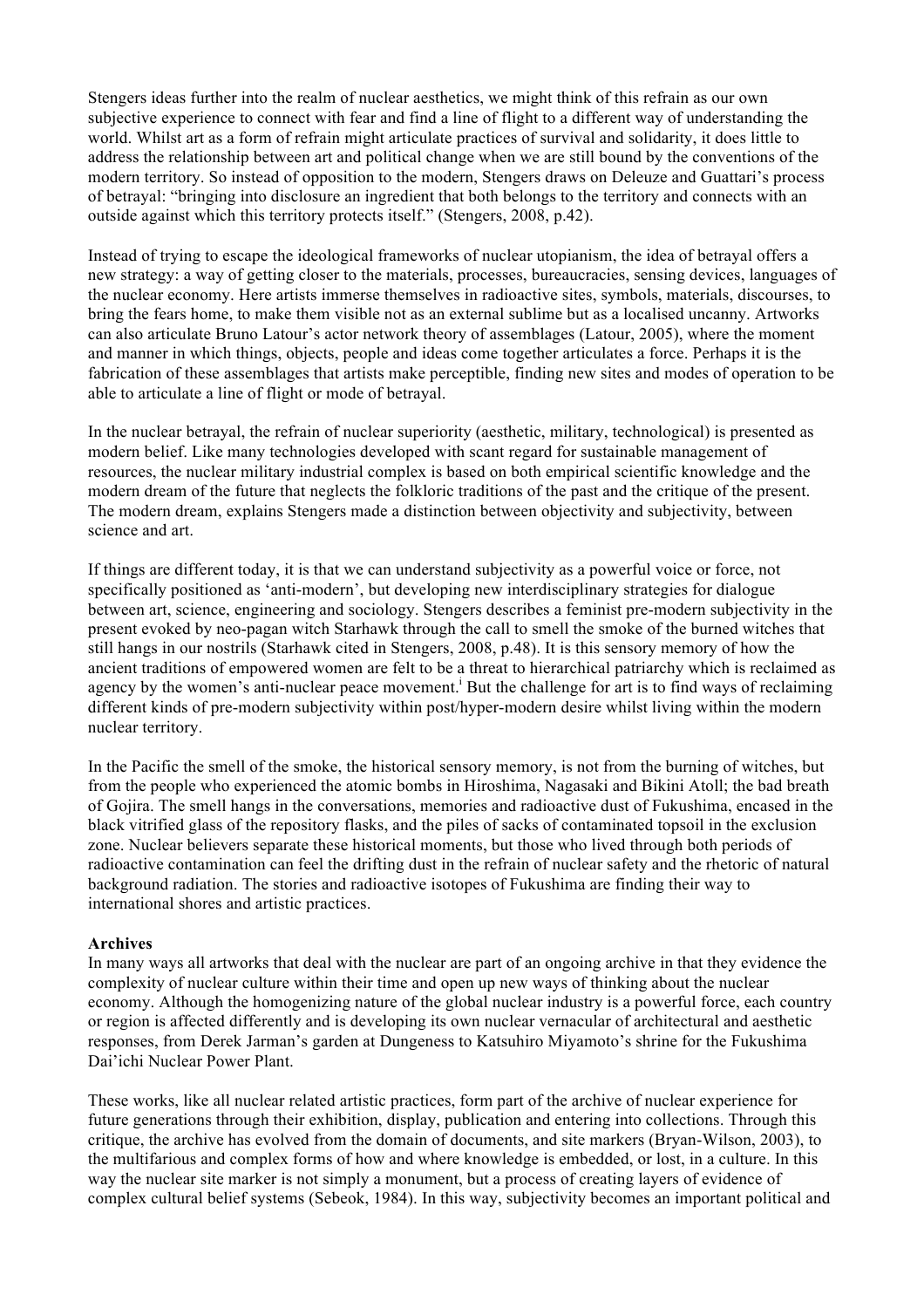### aesthetic tactic.

Today nuclear technologies are visible in their decay and failure. No longer part of the shiny vision of the future, we can't take them for granted or pretend to hide their waste products. The decommissioning of power stations, submarines, the stockpiles of waste, the ongoing catastrophe of Fukushima, all impact on the public realm; not just through fallout and radioactive water flowing into the Pacific Ocean, but in terms of public visibility. Responsibility for the nuclear industry and its products is shifting from centralized state (weapons) to decentralized private (energy) to a distributed public (waste monitoring). The institutions will not last for the lifetime of the toxic waste they have created, and new forms of public consultation are being used to engage local populations in waste monitoring.

The time frames for human consciousness have dramatically shifted in the last few years through the discussion of the Anthropocene, the impact of human existence evidenced in the geological strata of the planet. In 2015 the emergence of the concept of the Nuclear Anthropocene (Peter C. Van Wyck) draws on the detectable radiological fallout from weapons testing (Zalasiewicz, 2015); and the insertion of anthropogenic radionuclides into the fossil record by building geological repositories deep in the strata of the earth. (Hancock, 2015). Now that these nuclear materials are entering the public realm, the nuclear archives can include a wider perspective from the modernist vision, and these archives can include art.<sup>ii</sup>

## **Conclusion**

Revisiting Moholy-Nagy's painting has a contemporary resonance with the radioactive globe of the Anthropocene, where the nuclear cannot be undone. It is this knowledge and experience of living within a radioactive environment that continues to inform visual artistic responses and contributions to nuclear discourse. Here art can open up different modes of critique enabling a space in which subjectivities can be addressed and new forms of aesthetics and organization can take shape. Whilst the bureaucracy of public consultation processes might seem to normalise nuclear culture, the complexity of contemporary art creates spaces in which to resist capture and create new lines of flight.

In a post-Fukushima world we have an opportunity to review where we sit within the Nuclear Anthropocene, counter-factually and spiritually as well as geologically. Further discussion of art and nuclear modernity is needed to rethink the political and aesthetic bind between nuclear science and a vision of the future to enable a greater understanding of the deep time of radiation. This process demands that we look further backwards and forwards in time: from pre-modern forms of organization and culture to the twenty-first century nuclear vernacular and future insights to come.

## **References**

Bryan-Wilson, Julia., (2003). Building a Marker of Nuclear Warning. In: Monuments and Memory, Made and Unmade. Eds Robert S. Nelson and Margaret Olin. University of Chicago Press. p183-204.

Deleuze, G., and F. Guattari, [1987] (2014) 'Refrain' In: A Thousand Plateaus: Capitalism and Schizophrenia. Bloomsbury.

Eisenhower, Dwight D., (1953), Atoms for Peace, Speech, United Nations General Assembly on December 8, 1953. Available: www.eisenhower.archives.gov/research/online\_documents/atoms\_for\_peace.html [Accessed 16 February 2015]

Hancock, Gary., et al (2015) The release and persistence of radioactive anthropogenic nuclides *Geological Society, London, Special Publications, 395, first published on February 28, 2014, doi:10.1144/SP395.15*

Latour, B., (2005). *Reassembling The Social: An Introduction to Actor Network Theory*. Oxford: Oxford University Press.

Moholy-Nagy. László,. *Nuclear I, CH* (1945). Oil on canvas, 96.5 x 76.6 cm. The Art Institute of Chicago, Gift of Mr and Mrs Leigh B. Block 1947. [Painting]

Sebeok Thomas (1984) *Communication Measures to Bridge Ten Millennia*. Technical Report prepared by Research Center for Language and Semiotic Studies, Indiana University, for Office of Nuclear Waste